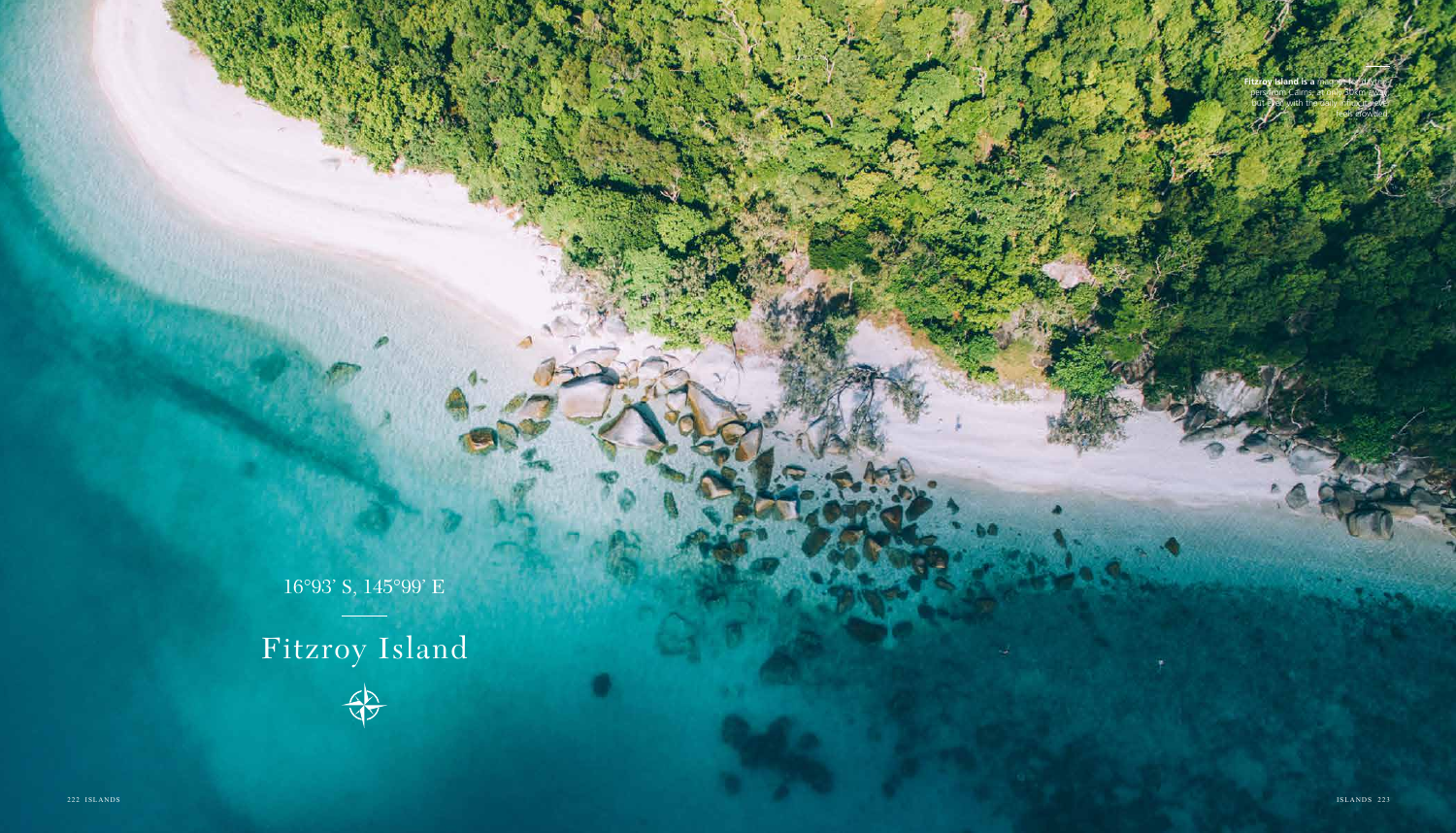



 $\Gamma$ **x** rainforest and surrounded by the Great Barrier Reef, Fitzroy Island offers views over the Cairns hinterland, just 45 minutes away by boat. Its proximity to the mainland means that Fitzroy has a long history, including the establishment of a coast watch station during World War II. While it was a station, a network of walking tracks were built on the island that still exist today. These paths allow you to climb to the highest points of the island, and provide access to beloved spots like Nudey Beach and Welcome Bay, as well as the historic lighthouse on the north-eastern end. The island hosts both a luxurious resort and the Cairns Turtle Rehabilitation Centre, which offers volunteer opportunities as well as daily educational tours for island visitors.